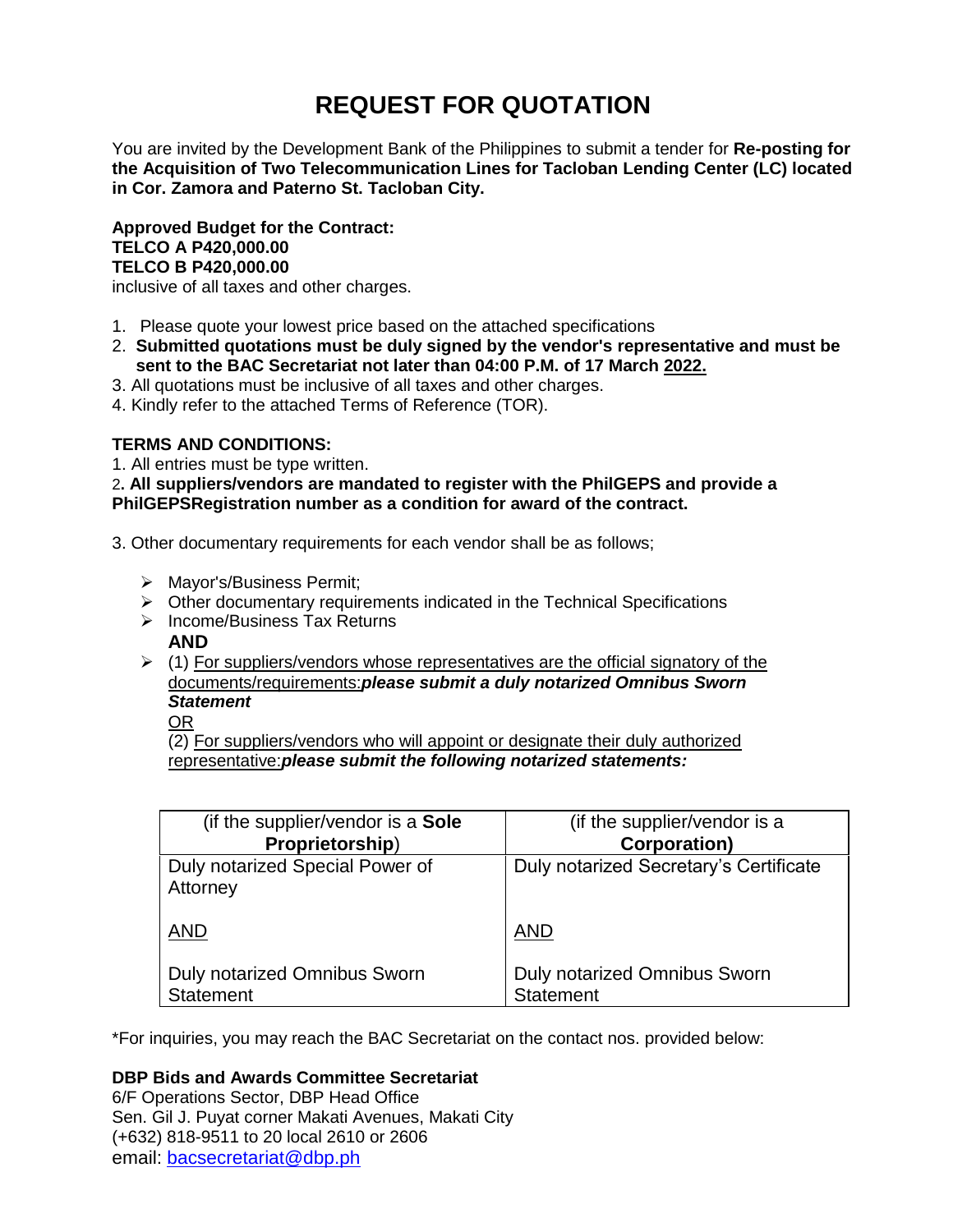#### Annex A

## ACQUISITION OF NEW, ADDITIONAL AND/OR REPLACEMENT TELECOMMUNICATION LINE/CONNECTIVITY SERVICE FOR THE DEVELOPMENT BANK OF THE PHILIPPINES (DBP)-TACLOBAN LENDING CENTER

APPROVED BUDGET FOR THE CONTRACT: Telco A: Php 420,000 Telco B: Php 420,000

#### **TECHNICAL SPECIFICATIONS**

#### A. BACKGROUND

The telecommunication connectivity service (line) is for the connection of DBP online systems, services and facilities in any of the following DBP remote sites:

A.1. Branch Office, including:

A.1.a. Lending Center

- A.1.b. Cash Center
- A.1.c. Branch-Lite Unit
- A.2. Automated Teller Machine (ATM)

#### **B. OBJECTIVE**

To acquire stable, reliable and secure telecommunication connectivity/line service to link DBP remote sites to the Head Office from an authorized and qualified telecommunication service provider (Telco).

## C. COVERAGE OF THE CONTRACT

The contract will be for a one (1) year period starting from date of acceptance of service with the option for automatic renewal.

### D. MINIMUM SPECIFICATIONS

- D.1. Connectivity/Line Service Availability
	- > The minimum availability of service is 99.6%.
- D.2. Connectivity/Line Specifications
- D.2.a. Branch Office ☑
	- D.2.a.i. Wired MPLS/VPN, Radio Last Mile or VSAT connection with minimum of 2 Mbps bandwidth
	- D.2.a.ii. Must be Ku Band or C Band for the VSAT
	- D.2.a.iii. Inclusive network equipment, such as router and or router/modem, must not be on End-of-Life/End-of-Support status within the contract period
	- D.2.a.iv. Router must support GRE/mGRE tunneling and IP Security (ex. dynamic VPN) and SNMP
	- D.2.a.v. DBP shall have the full access of the router
	- D.2.a.vi. Provide near real time and historical link monitoring

D.2.b. ATM - Wired п

- D.2.b.i. VPN connection at least 128 Kbps via MPLS
- D.2.b.ii. Inclusive network equipment, such as router and фr router/modem, must not be on End-of-Life/End-of-Support status within the contract period
- D.2.b.iii. Support GRE tunneling and SNMP

Page 1 of 4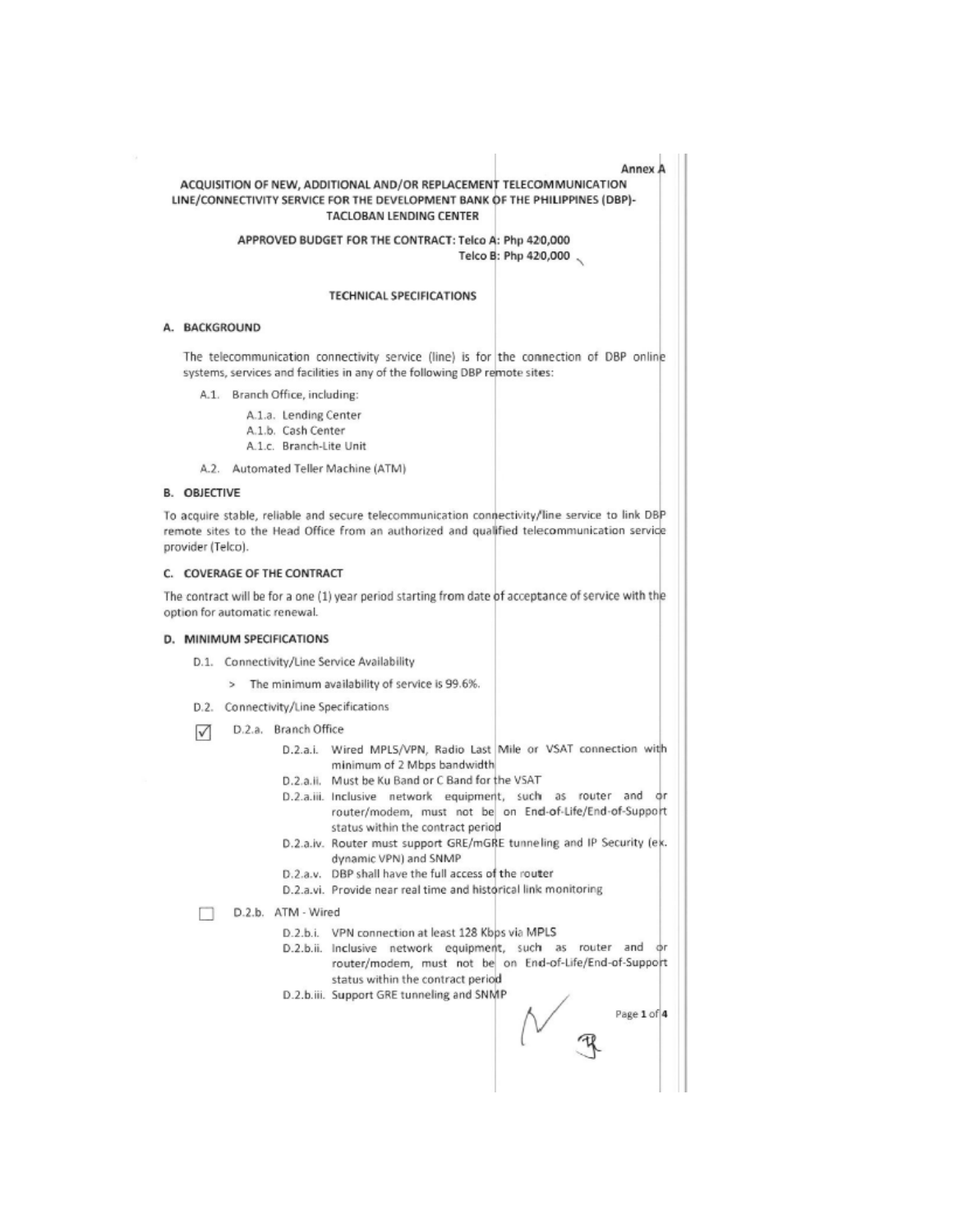D.2.b.iv. Provide near real time and historical link monitoring

- D.2.c. ATM Wireless
	- D.2.c.i. Provide data transmission function by public GPRS/ GSM network or higher
	- D.2.a.vii. Inclusive network equipment, such as router and or router/modem, must not be on End-of-Life/End-of-Support status within the contract period
	- D.2.c.ii. Support GRE Tunneling and SNMP
	- D.2.c.iii. Provide GUI access for local and remote management
	- D.2.c.iv. Operate at -30~+75°C temperature
	- D.2.c.v. Has LED status indication
	- D.2.c.vi. Support RJ45 console port
	- D.2.c.vii. Include: 1 power cord. 2 antennas, 1 console cable, 1 set documentation
	- D.2.c.viii. Provide near real time and historical link monitoring.
	- D.2.c.ix. Meet the average latency requirement of not greater than 200ms measured using the Ping utility or any similar mobile applications
	- D.2.c.x. Meet signal requirement of not less than 2 bars measured using mobile or similar devices capable of said measurement
	- D.2.c.xi. DBP shall have full access to the Modem/Router
- D.3. Support Services and Incident Management
	- D.3.a. The Telco shall provide 24 x 7 onsite, telephone and email support. For every service unavailability/downtime reported, the response time shall be within thirty (30) minutes.
	- D.3.b. Upon the occurrence of service unavailability/downtime, the Telco shall:
		- D.3.b.i. Conduct problem isolation/resolution and link restoration activities
		- D.3.b.ii. Notification via electronic mail (E-mail) and telephone within one (1) hour of the occurrence
		- D.3.b.iii. Minimum of twice a day status report to DBP via E-Mail
		- D.3.b.iv. Estimated time of arrival (ETA) if onsite activities required
		- D.3.b.v. Estimated time of resolution (ETR)
		- D.3.b.vi. Root cause
		- D.3.b.vii. Comply with DBP policies on security and confidentiality during support services.
	- D.3.c. The Telco shall submit an incident report stating the reason/s for the outage and detailing the steps undertaken to resolve a particular problem upon DBP's request.
- 0.4 Service Performance Review
	- > The Telco shall conduct a performance review session at least once every quarter of a year

#### E. TELECOMMUNICATION CONNECTIVITY/LINE REQUIREMENT CLASSIFICATION

The primary objective of the following provisions is to have multiple Telcos per site, providing service redundancy, high availability and avoiding single point of failure.

T E.1. New Telecommunication Line Requirement

Page 2 of 4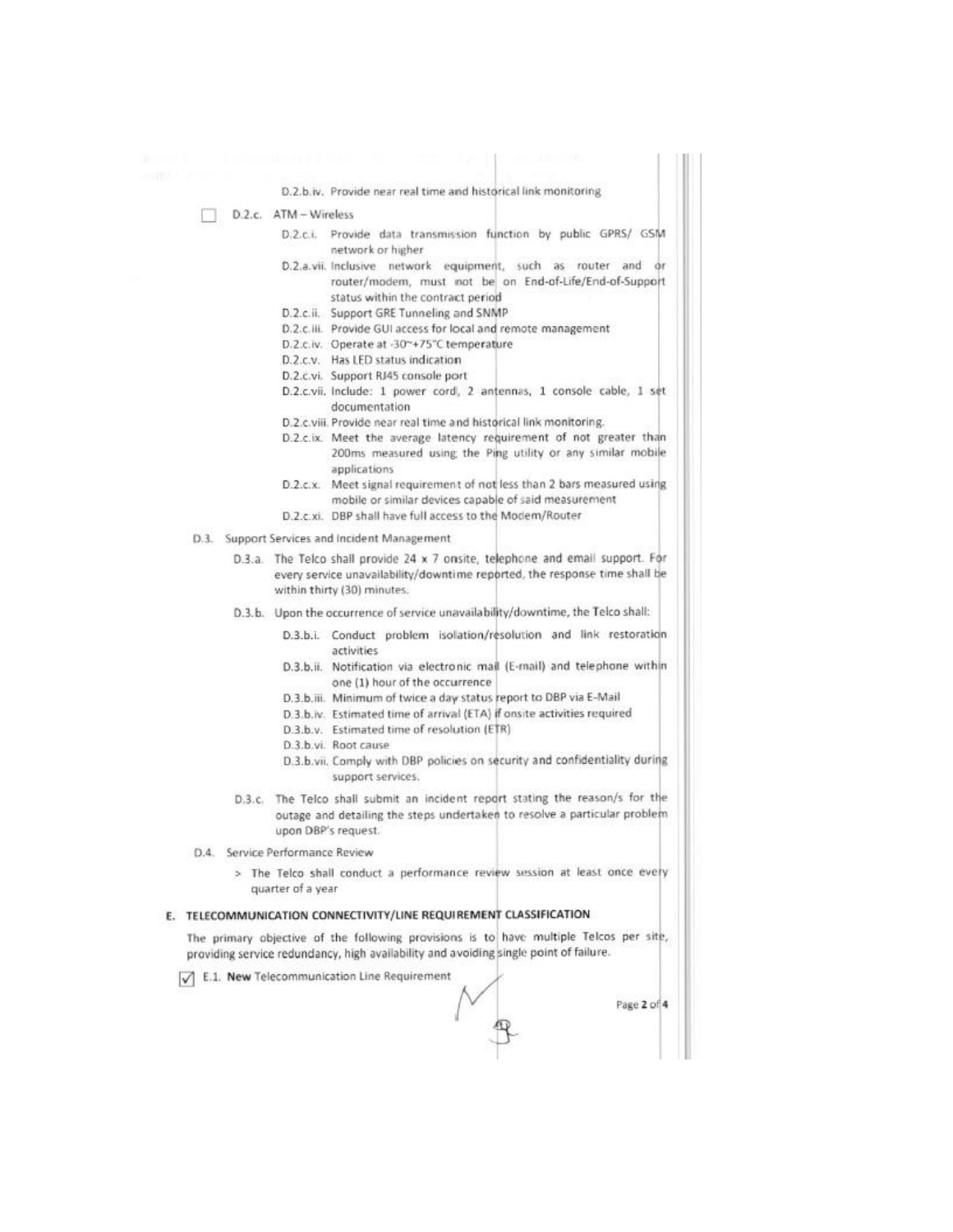E.1.a. Covered Sites > New remotes sites E.1.b. Telco Selection Criteria > Telecommunication Line for Branch Office E.1.b.i. Two (2) different Telcos (Telco A and Telco B) shall be selected E.1.b.ii. Telco A is the lowest (winning) provider E.1.b.iii. Telco B is the second lowest provider Telecommunication Line for Additional ATM Facility of a Branch Office E.1.b.iv. The Telco must be different from the one which has the majority or most of the telecommunication connectivity services provided for the ATM/s of that Branch Office E.2. Additional Telecommunication Line Requirement E.2.a. Covered Sites > For existing sites with existing telecommunication line/s E.2.b. Telco Exception > The Telco/s of the existing line/s servicing the site shall not be invited and will not be allowed to participate п E.3. Replacement Telecommunication Line Requirement E.3.a. Covered Sites > For existing sites with existing telecommunication line/s E.3.b. Telco Exception E.3.b.i. For Telco Redundancy Replacement > The Telco of the existing line/s servicing the site including the one to be replaced shall not be invited and will not be allowed to participate E.3.b.ii. Replacement for the Purpose of Telecommunication Line Capacity (Bandwidth) Upgrade > The Telco of the other existing line/s servicing the site (i.e., other than the one to be replaced) shall not be invited and will not be allowed to participate E.3.b.iii. For Wireless to Wired Facility Replacement > The Telco of the other existing line/s servicing the site (i.e., other than the one to be replaced) shall not be invited and will not be allowed to participate F. DISCONTINUANCE OF SERVICE DBP can opt to discontinue the service within the contract period without pre-termination fee/s, if the Telco provider fails to meet the required minimum availability of service, specified in item D.1, for three (3) consecutive months (3-strike rule) G. PAYMENT The payment shall be in a monthly basis every after the service acceptance. Page 3 of 4